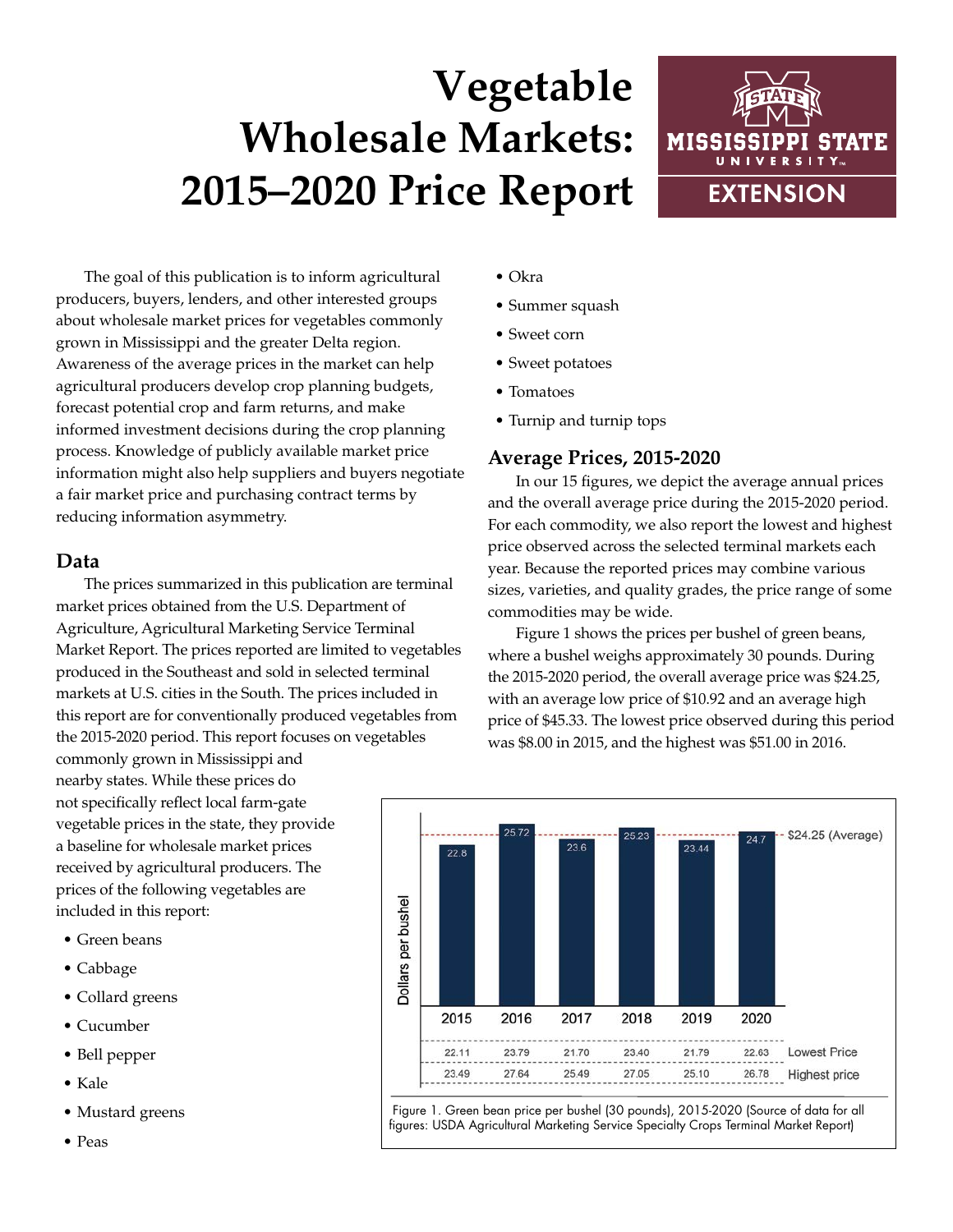![](_page_1_Figure_0.jpeg)

In Figure 2, the estimated average prices per 50-pound sack or carton of round green cabbage are reported. During the 2015-2020 period, the overall average price was \$14.40, with an average low price of \$7.75 and an average high price of \$25.54. The lowest price observed during this period was \$6.50 in 2017, and the highest was \$34.00 in 2019.

![](_page_1_Figure_2.jpeg)

Figure 3 shows the annual average price per carton or crate of loose or bunched collard greens, containing around four to five dozen bunches and weighing approximately 25 pounds. During the 2015- 2020 period, the overall average price was \$16.85, with an average low price of \$10.13 and an average high price of \$29.50. The lowest price observed during this period was \$9.00 in 2017, and the highest was \$40.00 in 2019.

![](_page_1_Figure_4.jpeg)

Figure 4 shows the annual average price per carton or crate of cucumbers. Each box of cucumbers contains approximately 1 1 /9 bushels or 55 pounds. During the 2015-2020 period, the overall average price per box of cucumbers was \$21.35, with an average low price of \$10.42 and an average high price of \$36.96. The lowest price observed during this period was \$7.00 in 2015, and the highest price was \$44.50 in 2015-2016.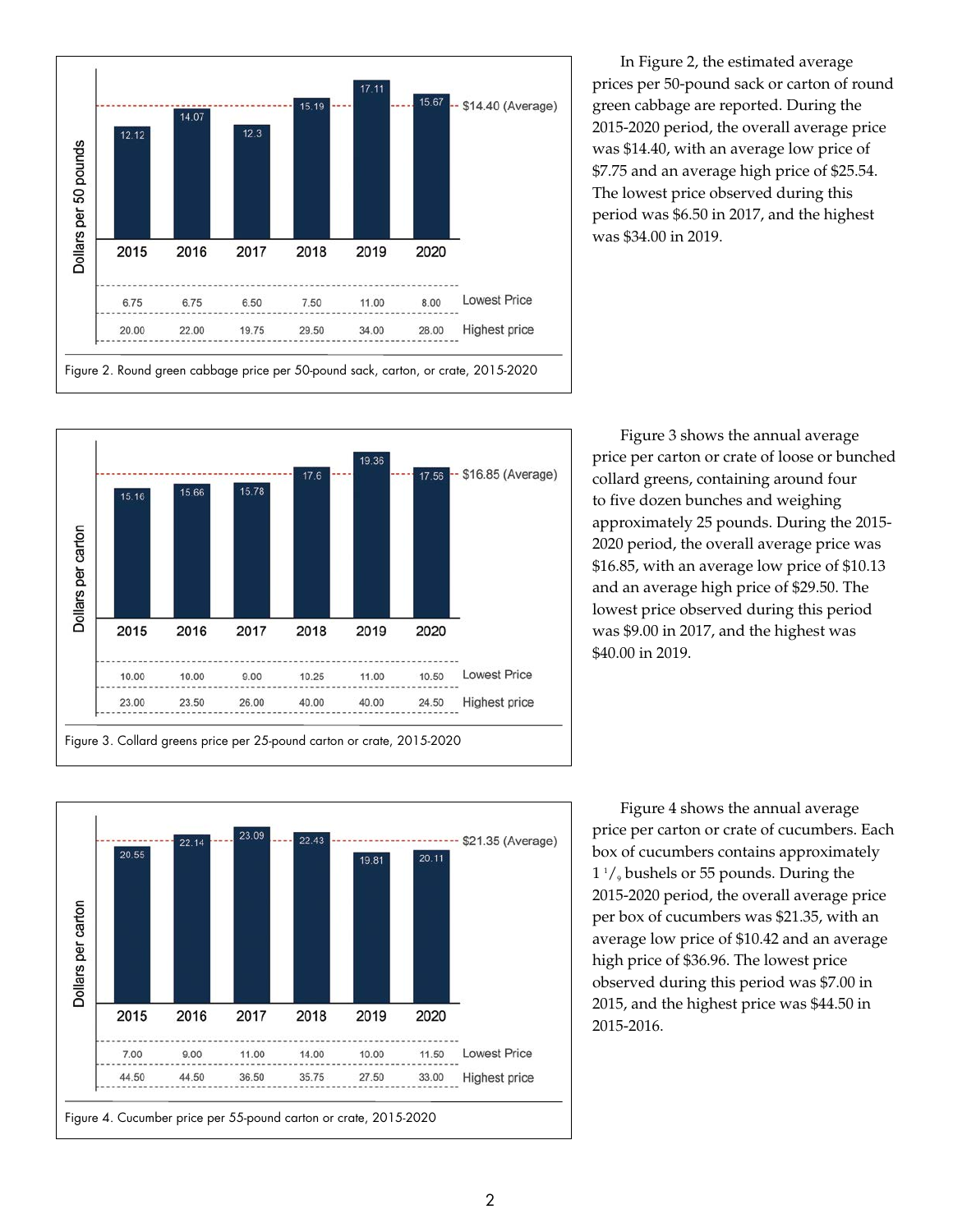In Figure 5, the estimated average price per crate of green bell peppers is reported. A crate is estimated to weigh approximately 1 1 /9 bushel or 28-30 pounds. During the 2015-2020 period, the overall average price per crate was \$18.60, with an average low price of \$8.38 and an average high price of \$37.75. The lowest price observed during this period was \$6.50 in 2015, and the highest price was \$46.25 in 2016.

![](_page_2_Figure_1.jpeg)

Kale has gained popularity during the last couple of years, and producers in Mississippi have started to grow this crop in response to this increase in demand. Figure 6 shows the annual average price per carton or crate of kale containing approximately 24 bunches. The overall average market price per box of kale was 14.05 during the 2015-2020 period, with an average low price of \$10.33 and an average high price of \$22.17. The lowest price observed during this period was \$9.75 in 2017, and the highest price was \$28.50 in 2019.

Figure 7 shows the annual average price per carton or crate of bunched mustard greens. For the prices summarized here, each carton contains approximately 24 bunches. During the 2015-2020 period, the overall average price per was \$14.40, with an average low price of \$10.13 and an average high price of \$23.83. The lowest price observed during this period was \$9.00 in 2017, and the highest price was \$28.50 in 2018-2019.

![](_page_2_Figure_4.jpeg)

![](_page_2_Figure_5.jpeg)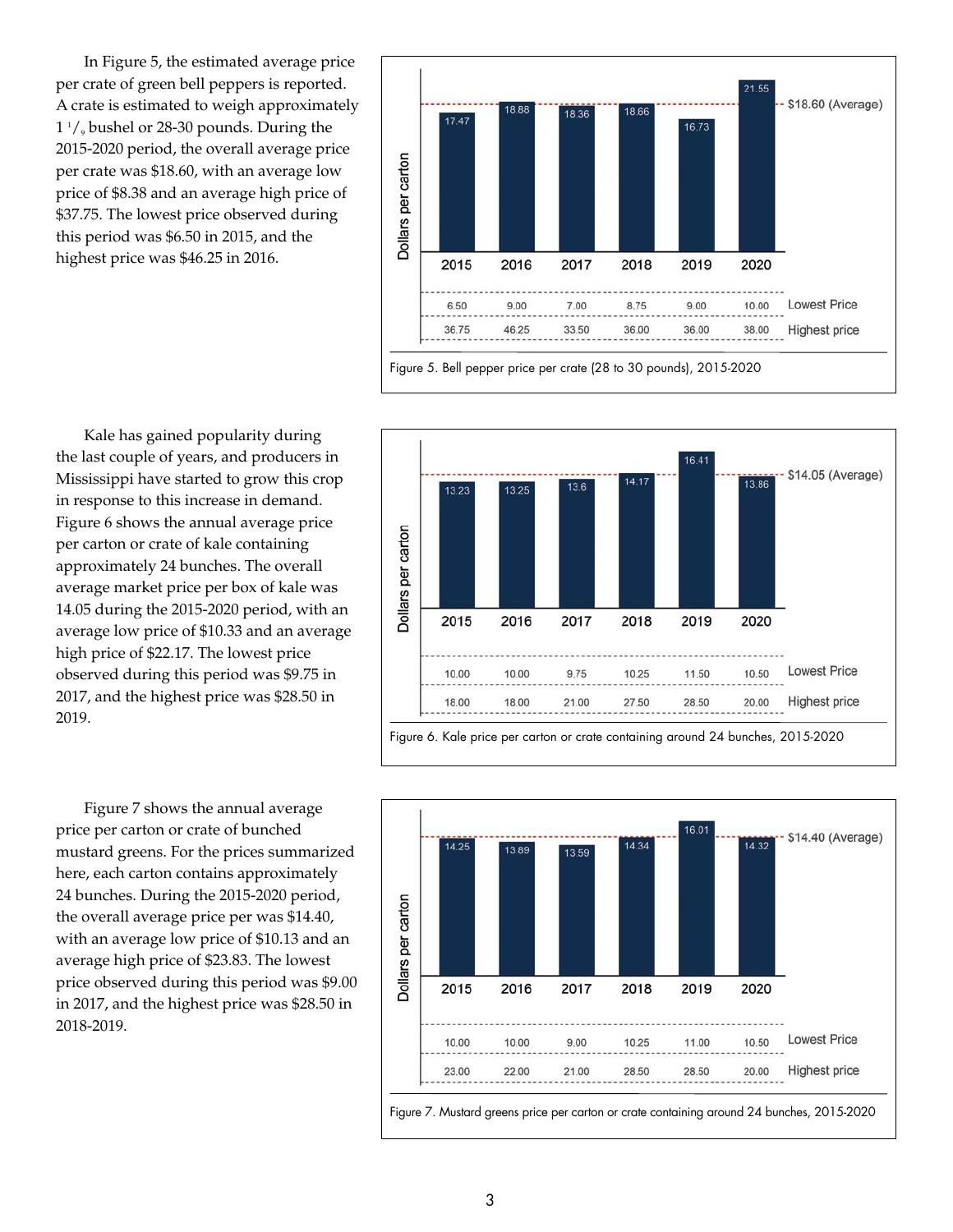![](_page_3_Figure_0.jpeg)

Southern peas are a common crop throughout the region. The prices of southern peas summarized in Figure 8 include the average combined prices of blackeye, crowder, pinkeye, purple hull, white, and zipper cream peas. The overall average price for a 27-pound bag of peas was \$22.40, with an average low price of \$19.17 and an average high price of \$27.00. The lowest price observed during this period was \$12.00 in 2015, and the highest price was \$30.00 in 2020.

![](_page_3_Figure_2.jpeg)

The average annual prices for okra during the 2015-2020 period are summarized in Figure 9. During the 2015- 2020 period, the overall average price per ½-bushel carton was \$16.20, with an average low price of \$10.17 and an average high price of \$25.79. The lowest price observed during this period was \$9.00 in 2017, and the highest price was \$30.00 in 2020.

![](_page_3_Figure_4.jpeg)

The average annual prices for summer squash per ½-bushel cartons, or crates weighing approximately 21 pounds, are summarized in Figure 10. Between 2015 and 2020, the prices averaged \$14.10 per carton, with an average low price of \$5.58 and an average high price of \$33.54. The lowest price observed during this period was \$4.00 in 2015, and the highest price was \$42.00 in 2017. The prices for yellow straight-neck squash (not shown in the graph) were generally higher during this same period, with an overall average price of \$17.30 per carton.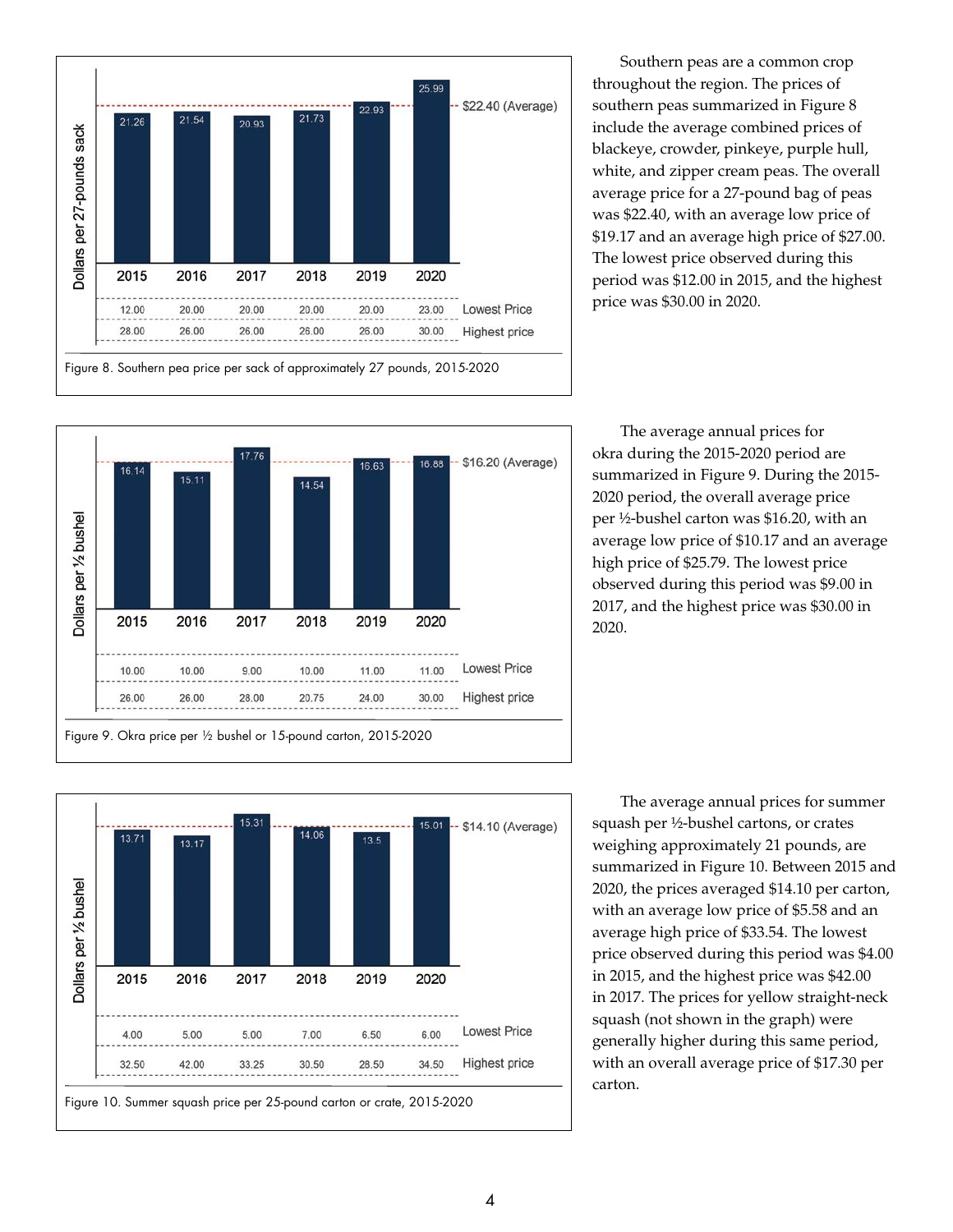In Figure 11, the estimated average annual price per carton or crate of sweet corn, yellow or white, is reported. A crate is estimated to weigh approximately 40 to 60 pounds and contain around four to six dozen ears. During the 2015-2020 period, the overall average price per carton of corn was \$18.15, with an average low price of \$9.29 and an average high price of \$39.67. The lowest price observed during this period was \$8.00 in 2018, and the highest price was \$45.50 in 2020.

![](_page_4_Figure_1.jpeg)

Mississippi ranks highly in U.S. sweet potato acreage and production. The minimum, maximum, and average annual prices for No. 1 and No. 2 sweet potatoes per 40-pound carton are summarized in Figure 12. During the 2015-2020 period, the overall average price for No. 2 sweet potatoes was \$14.45, with an average low price of \$11.67 and an average high price of \$18.00. The prices for No. 1 grade were higher during this same period, with an overall average price of \$21.55 per carton, and an average low price of \$15.92 and an average high price of \$28.54.

The prices per 25-pound carton of vine-ripe tomatoes are summarized in Figure 13. During the 2015-2020 period, the overall average price per carton was \$18.50, with an average low price of \$5.83 and an average high price of \$43.33. The lowest price observed during this period was \$5.00 in 2016-2017, and the highest price was \$54.75 in 2017-2018. Similarly, the prices of Roma tomatoes (not shown in the graph) had an overall average of \$17.60 per 25 pound carton during this period, with an average low price of \$8.00 and an average high price of \$37.75.

![](_page_4_Figure_4.jpeg)

![](_page_4_Figure_5.jpeg)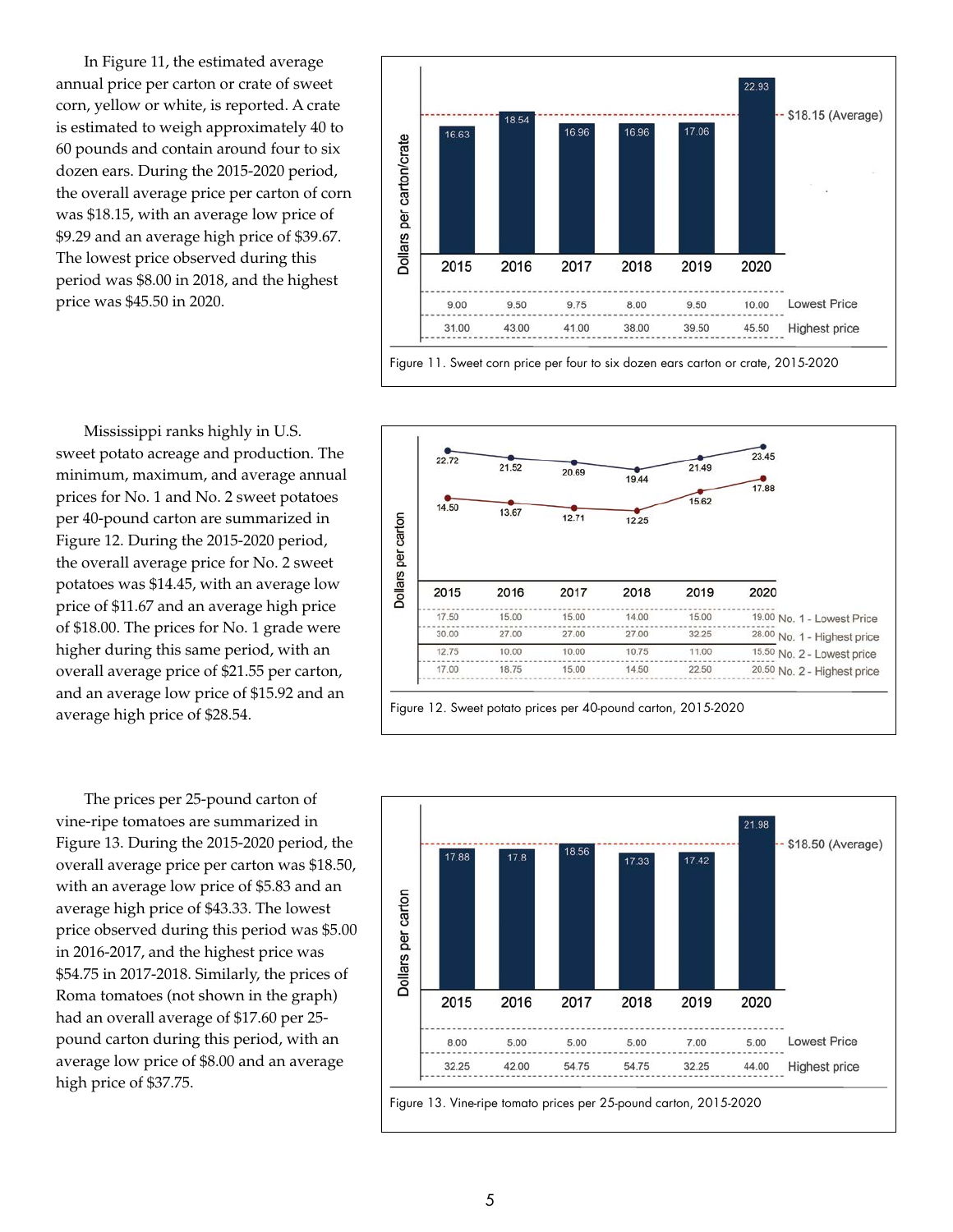![](_page_5_Figure_0.jpeg)

During the 2015-2020 period, the overall average price per carton of turnips was \$14.55, with an average low price of \$11.88 and an average high price of \$17.83. The lowest price observed during this period was \$10.00 in 2015, and the highest price was \$24.50 also in 2015.

![](_page_5_Figure_2.jpeg)

In Figure 15, the prices of turnip tops are summarized. The overall average price per carton of turnips tops was \$14.40, with an average low price of \$10.38 and an average high price of \$22.75. The lowest price observed during this period was \$10.00 in 2015-2016, and the highest price was \$26.75 in 2018-2019.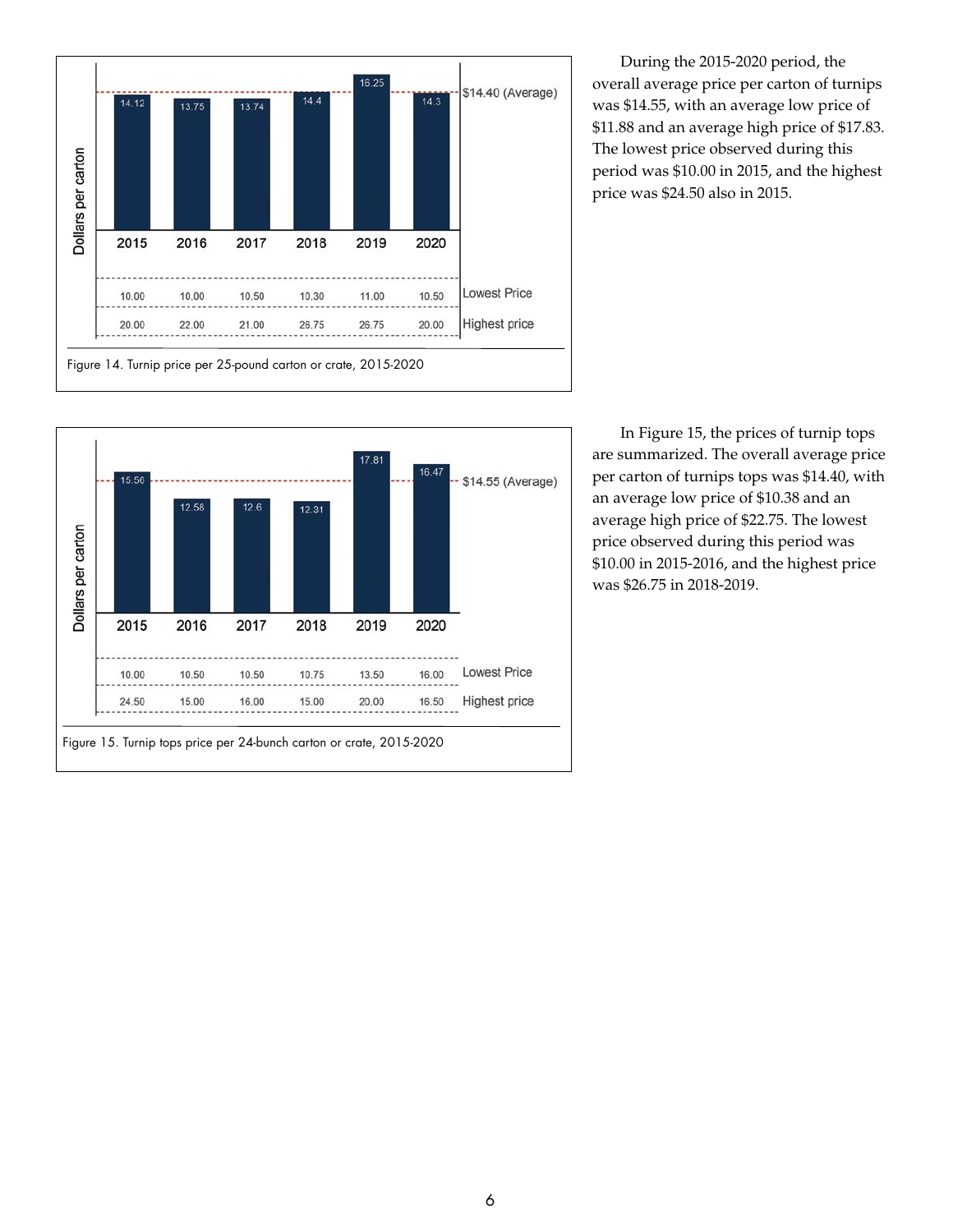#### **Summary**

This publication reports average annual wholesale prices for selected vegetables during the 2015-2020 period. When using price information to inform business decisions, it is important to note that prices may vary from year to year and within the same year. Prices may vary throughout the production season due to the harvest windows in the different production regions of the country, imports, and the volume of product in the market. In addition, year-to-year variability may take place due to different factors, including weather factors that may affect the acres under production each year.

#### **Resources**

U.S. Department of Agriculture, Agricultural Marketing Service Terminal Market Report. Available at: **https://www.marketnews.usda.gov/mnp/fv-home**

### **Funding**

We gratefully acknowledge funding from the Foundation for Food and Agriculture Research via the Open Market Consortium for Specialty Crops.